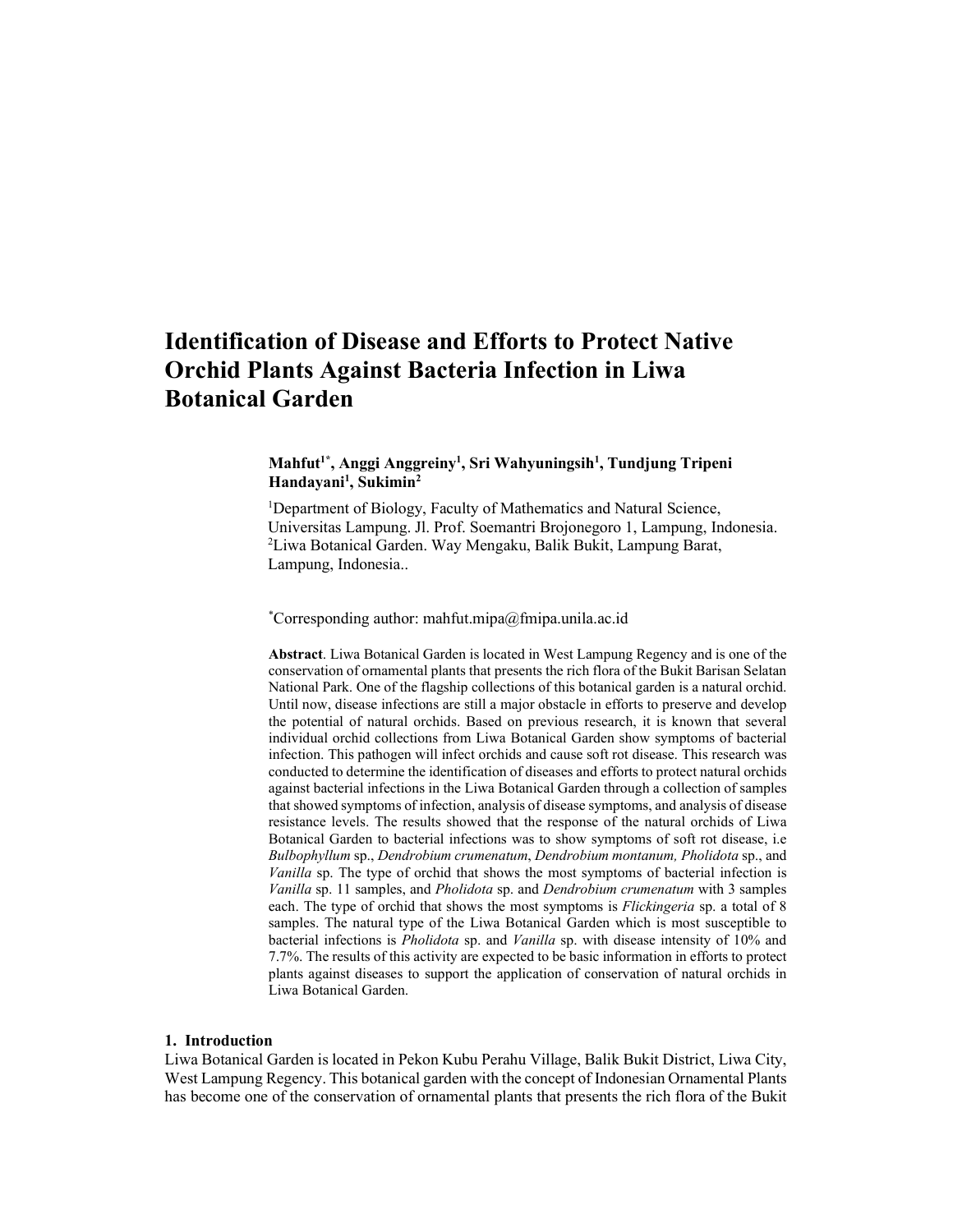Barisan Selatan National Park [17], one of which is a natural orchid. The natural orchid collection at the Liwa Botanical Garden was obtained from exploration and donation activities. As of November 2013, there were 384 numbers of exploration results and 41 numbers of donations from the Bogor Botanical Gardens [1;18]. Natural orchids are orchids that can grow naturally in nature without human assistance. However, the presence of natural orchids in their natural habitat (forest) has been reported to be greatly reduced. This is caused by several factors, including excessive exploration and forest destruction. In addition, disease infection is still a major obstacle in the cultivation and development of native orchid potential [6;7;8;9;10;11;12;13;14;15].

Based on previous research [12], it is known that several individual orchid collections in the Liwa Botanical Garden show symptoms of being infected disease, include against bacteria. This pathogen will infect orchids and cause soft rot disease. The spread of bacteria can occur through the media of water, soil, contact between healthy and diseased plants, and contamination of equipment for vegetative propagation and harvesting flowers. To facilitate bacterial control, data inventory is first carried out as preliminary information about the infection of the disease. Recognition of symptoms as an infection response is the first data in disease identification. The data is used to determine disease intensity, plant resistance, and disease control efforts. Based on this, the research on "Identification of Disease and Efforts to Protect Native Orchid Plants Against Bacterial Infection in Liwa Botanical Garden" is very necessary. The results of this study are expected to be fundamental data in efforts to protect orchids to support the application of conservation of natural orchids in the Liwa Botanical Garden. In addition, the results of this study provide a good communication medium between researchers and managers of the Liwa Botanical Garden in their efforts to control disease.

# **2. Materials and Methods**

*2.1. Sample Collection.* Sample collection was carried out on orchid leaves in Liwa Botanical Garden which showed symptoms of being infected with a bacteria. All samples were tabulated and documented with photos.

*2.2. Analysis of Disease Symptoms.* This analysis is done by matching the sample documentation with the literature that has been previously reported. The literature used is [5;12].

*2.3. Disease Intensity Analysis.* This stage is done to determine the severity of the disease (disease severity). Disease intensity is the proportion of infected hosts to the total observed surface area of the host. Calculation of disease intensity analysis is done using the method of [16] and the scale of disease intensity refers to [12].

*2.4. Plant Resistance Level.* Determination of the level of resistance of orchids to disease follows the method of [12].

# **3. Results and Discussion**

## *3.1. Sample Collection*

The sample collection stage is carried out in the second week of January to the second week of February 2020. Samples are randomly selected from individual orchids showing symptoms of bacterial infection at the Liwa Botanical Garden green house. Based on the collection results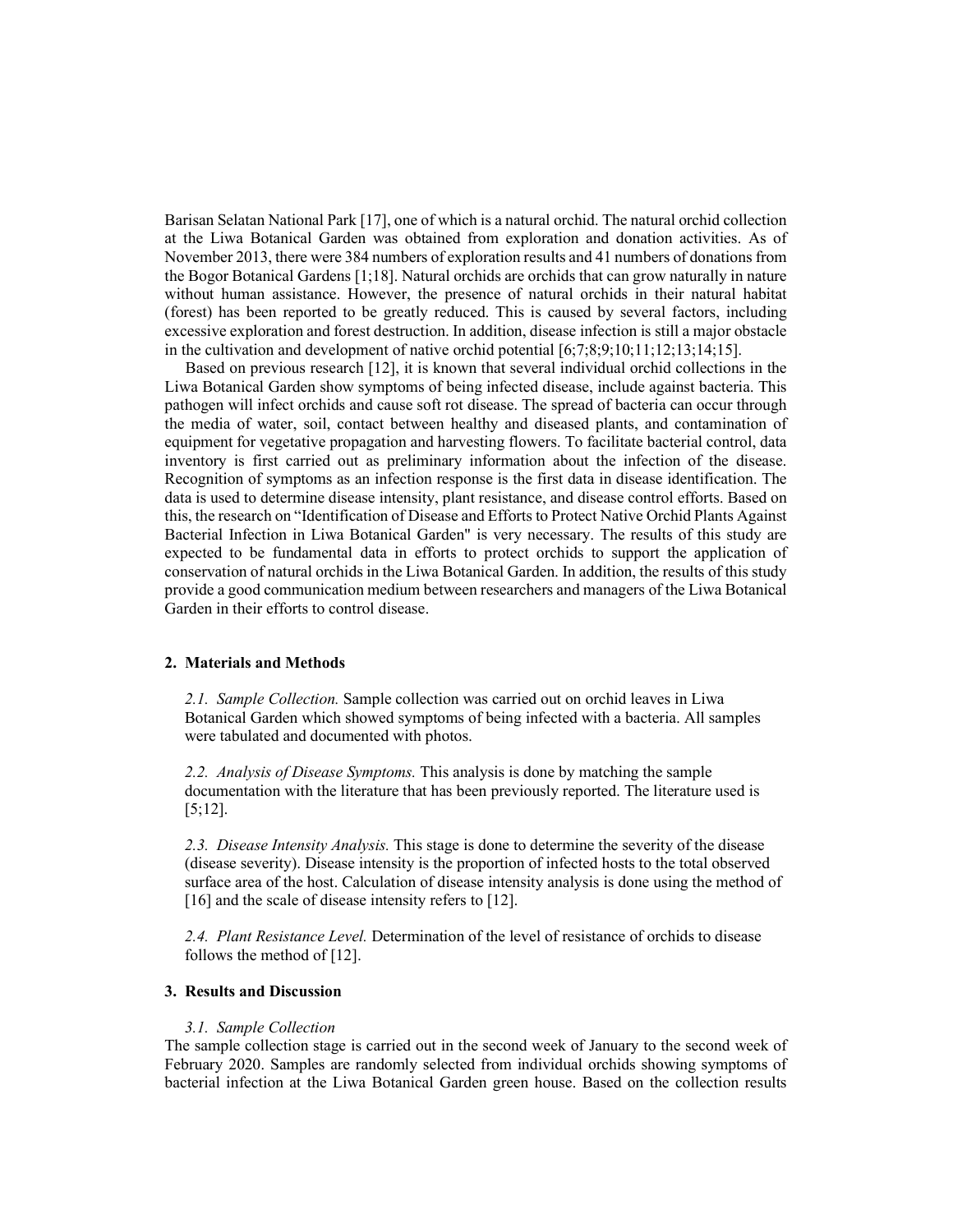obtained 21 samples from 5 types of orchids, i.e. *Bulbophyllum* sp., *Dendrobium crumenatum*, *Dendrobium montanum, Pholidota* sp., and *Vanilla* sp. The type of orchid that is most infected with bacteria is V*anilla* sp. as many as 11 samples. Furthermore, *Pholidota* sp. and *Dendrobium crumenatum* for 3 samples each. Overall data collection results are shown in Table 1.

|                |                          | ,,,,,,,,,,,,             |                                             |
|----------------|--------------------------|--------------------------|---------------------------------------------|
| N <sub>0</sub> | <b>Species of Orchid</b> | <b>Number of Samples</b> | <b>Symptoms of Infection</b>                |
|                | Bulbophyllum sp.         |                          | Soft rot on the edge of the leaf            |
|                | Dendrobium crumenatum    |                          | Soft rot on the middle of the leaf          |
|                | Dendrobium montanum      |                          | Soft rot on the middle of the leaf          |
| 4              | Pholidota sp.            |                          | Soft rot on the middle and edge of the leaf |
|                | Vanilla sp.              |                          | Soft rot on the edge of the leaf            |

| <b>Table 1.</b> Collection of orchid leaf samples at Liwa Botanical Garden which shows a bacteria |  |
|---------------------------------------------------------------------------------------------------|--|
| infection                                                                                         |  |

The selection of sampling locations was based on previous research [12] which reported bacterial infections in the natural orchid collection at Liwa Botanical Garden in August and December 2019. The type of orchid infected with bacteria was *Calanthe* sp. and *Flickingeria* sp. with symptoms of a mixture of viruses, fungi and bacteria. Several other studies also reported a bacterial infection with symptoms of soft rot in the orchid *Phalaenopsis* sp. at Ridho Nursery, Lembang, West Java; *Onchidium* sp. at Mr. Huang nursery, Bogor, West Java; *Paphiopedilum* sp. at the Global Orchid nursery, Lembang, West Java [3], *Grammatophyllum, Dendrobium*, and *Catleya* sp. in Yogyakarta [5].

In this study, *Vanilla* sp. be the type of orchid that is infected with the most bacteria. This shows that this type of orchid is the most vulnerable host infected with pathogenic bacteria. In addition to the orchids are *Pholidota* sp., *Dendrobium crumenatum, Dendrobium montanum*, and *Bulbophyllum* sp. [5] reported that the orchid *Dendrobium* sp. also showed a fairly severe bacterial infection in Yogyakarta.

#### *3.2. Analysis of Disease Symptoms*

Based on the analysis of disease symptoms, *Vanilla* sp., *Pholidota* sp., *Dendrobium crumenatum*, *Dendrobium montanum*, and *Bulbophyllum* sp. showing symptoms of bacterial infection that is rotten disease characterized by leaves rot, runny, and cause a foul odor. Overall symptoms of a bacterial disease infecting natural orchids in the Liwa Botanical Garden are presented in Figure 1.

Bacterial infections on samples *Bulbophyllum* sp., *Dendrobium crumenatum, Dendrobium montanum*, and *Pholidota* sp., cause the formation of watery, cold-colored rot areas that resemble clear plastic. In contrast to sample *Bulbophyllum* sp., *Dendrobium crumenatum*, and *Dendrobium montanum* which have more than one spot on the leaf, orchids *Pholidota* sp. only has one wound area but with a large enough area. On *Pholidota* sp. also shows the wound area that has begun to cause the formation of holes in the leaves.

Symptoms of bacterial infection on sample *Vanilla* sp. very different when compared with the other four samples. But the symptoms of the infection are very similar when compared with the literature. Bacterial infection of *Vanilla* sp. causing the formation of a soft, watery brownish wound area. In addition to causing the formation of wound areas, bacterial infections in this type of orchid also cause some parts of the leaves to turn yellow.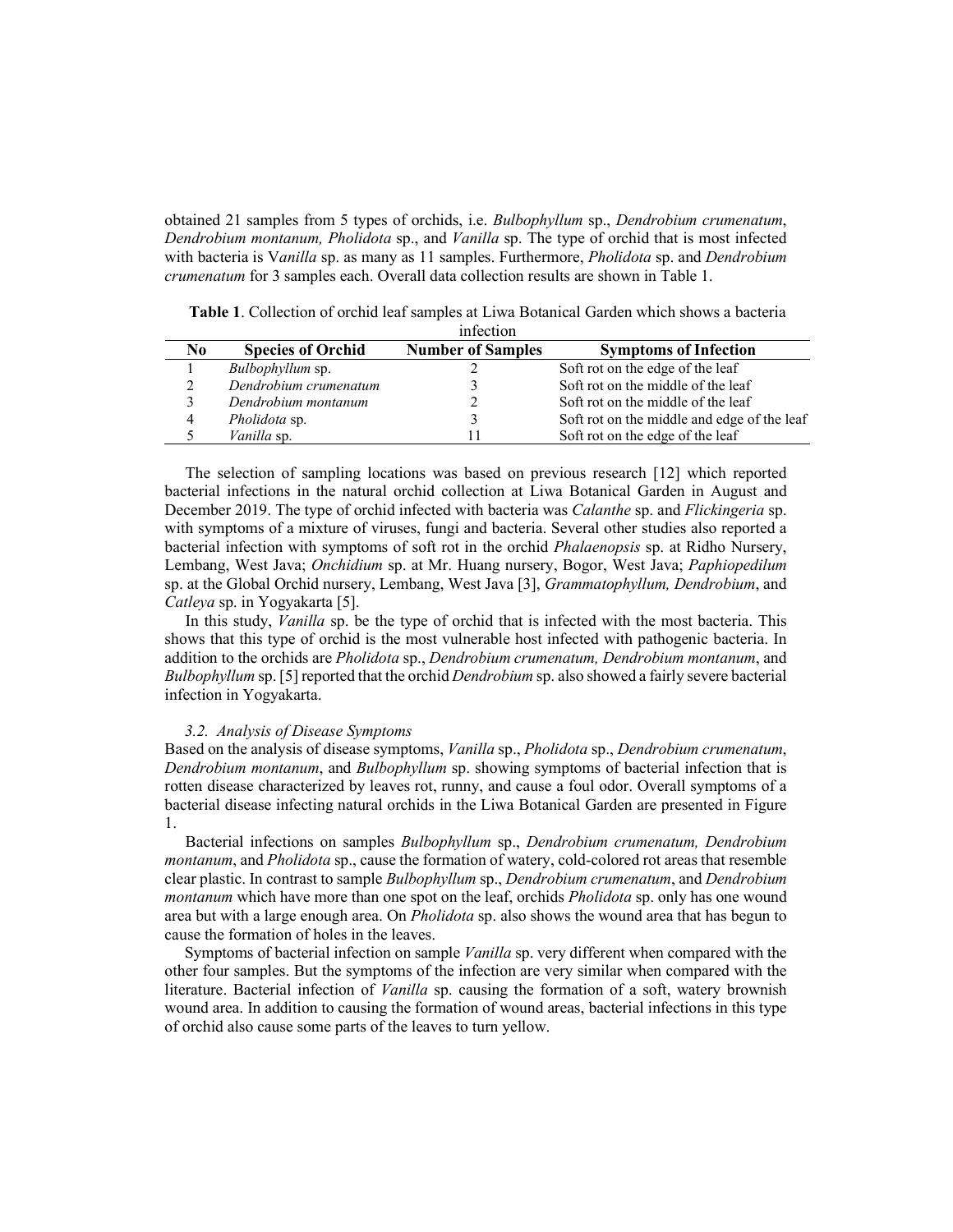

**Figure 1.** Symptoms of bacterial infection in orchids: (A) *Bulbophyllum* sp., (B) *Dendrobium crumenatum*, (C) *Dendrobium montanum*, (D) *Pholidota* sp., and (E) *Vanilla* sp.

The difference in symptoms that arise in the entire collection of this sample can be caused by several factors, including: the types of bacteria that infect the orchids are different, or the types of bacteria that infect the orchids are the same but the response of each species to bacterial infections are different [3]. The difference in these symptoms is not a problem if the plant protection measures taken are to use a bactericide as in this study [4]. However, if the protective measures applied are to use antagonistic microbes, it is necessary to further identify the type of bacteria that infects orchids. This is done because antagonistic microbes work specifically with certain pathogenic bacteria. In other words, if the pathogenic bacteria that infect the orchid are different, the antagonistic microbes used will be different [2]. Overall symptoms of a bacterial disease infecting natural orchids at Liwa Botanical Garden are showed on Figure 2.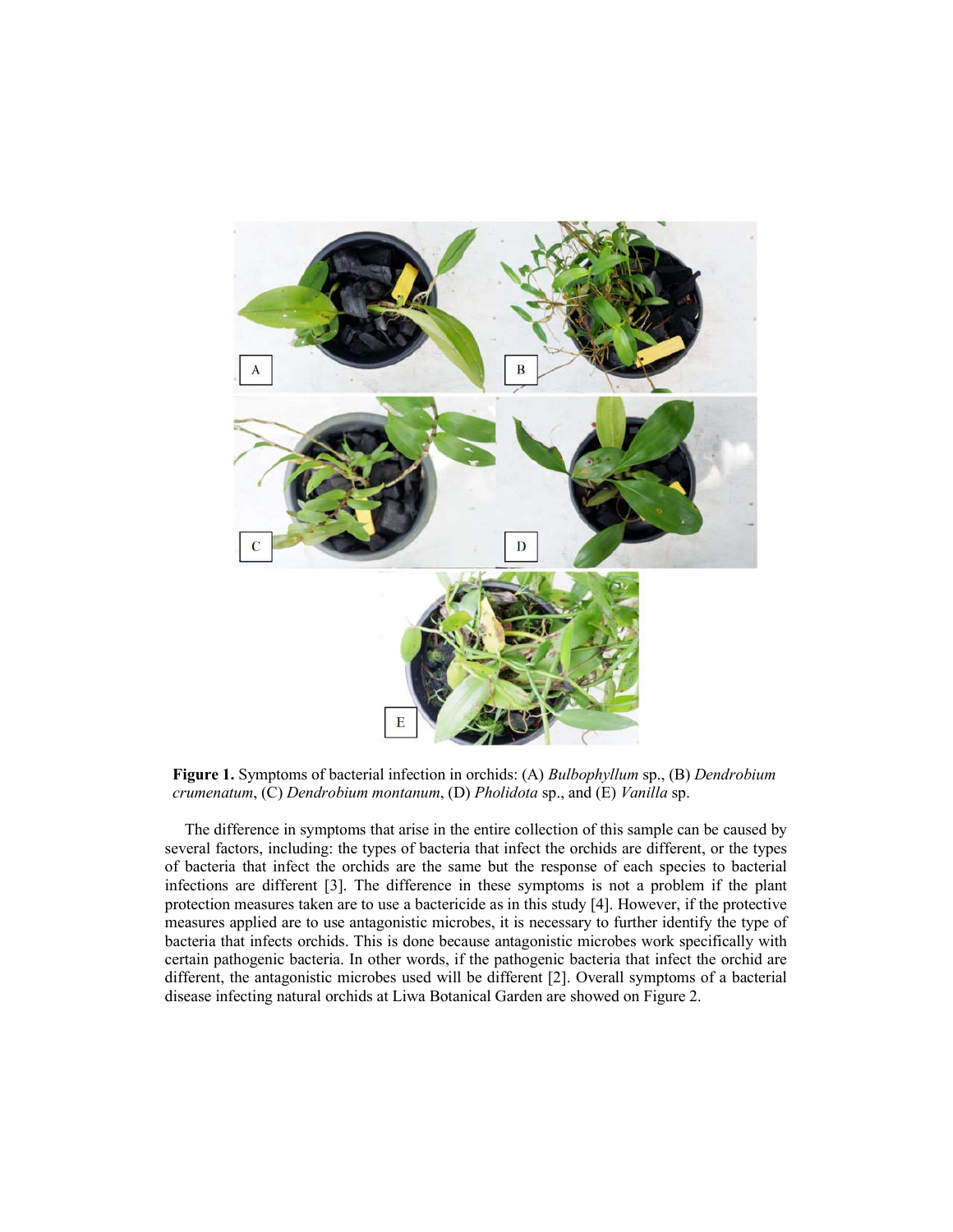

**Figure 2.** Collection of samples of bacterial infection symptoms at Liwa Botanical Garden: (A, B) : Soft rot disease in orchid leaves *Bulbophyllum* sp.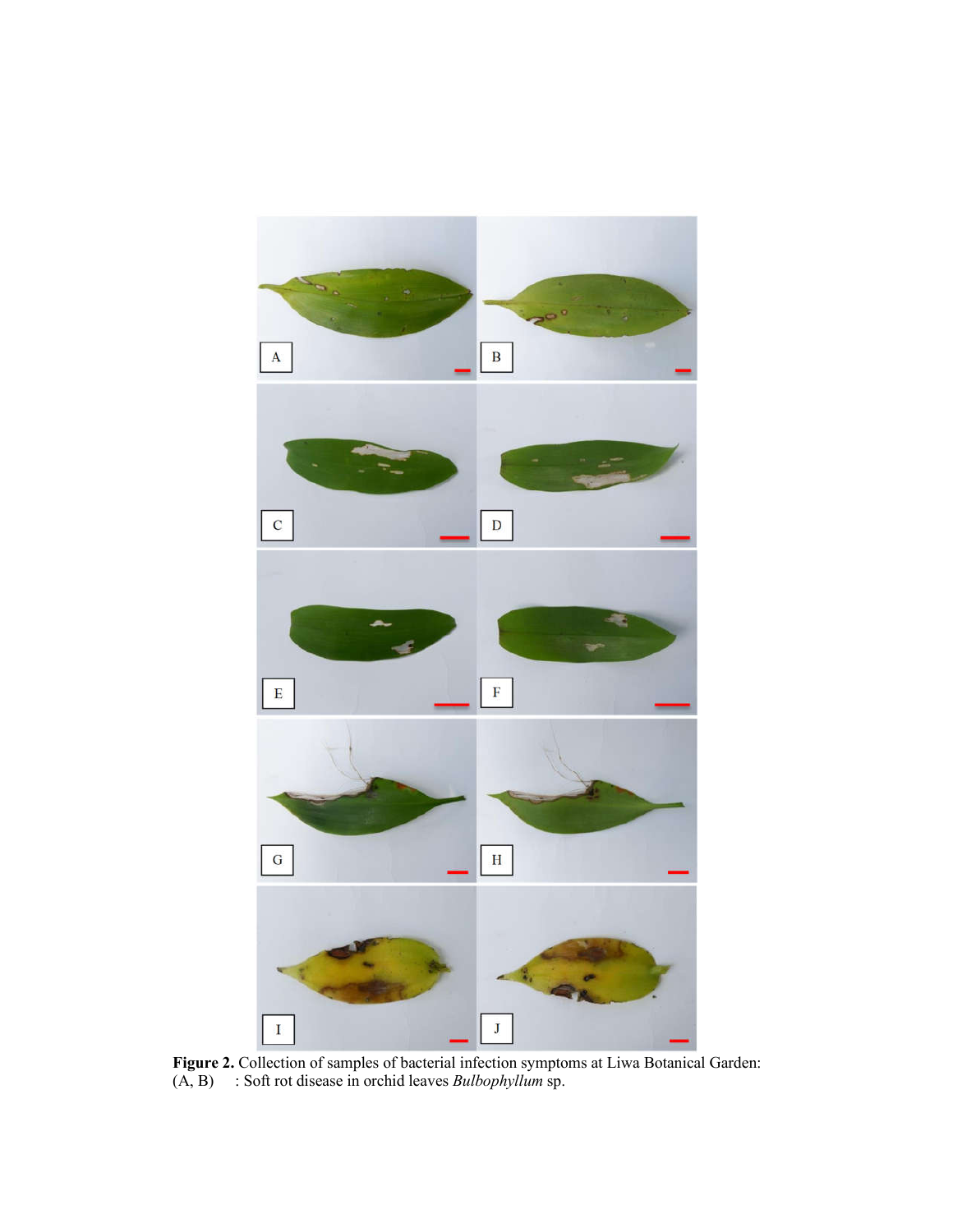- (C, D) : Soft rot disease in orchid leaves *Dendrobium crumenatum*
- (E, F) : Soft rot disease in orchid leaves anggrek *Dendrobium montanum*
- (G, H) : Soft rot disease in orchid leaves anggrek *Pholidota* sp.
- (I, J) : Soft rot disease in orchid leaves anggrek *Vanilla* sp.

 $(A, C, E, G, I)$ : Top surface of the leaf,  $(B, D, F, H, J)$ : Surface under the leaf. Bar: 1 cm.

## *3.3. Disease Intensity*

The results of the analysis of the intensity of bacterial diseases on natural orchids at Liwa Botanical Garden, obtained the percentage of intensity as shown in the Table 2.

|  |  |  |  |  |  |  |  | <b>Table 2.</b> Analysis of bacterial infection on native orchids at Liwa Botanical Garden |  |
|--|--|--|--|--|--|--|--|--------------------------------------------------------------------------------------------|--|
|--|--|--|--|--|--|--|--|--------------------------------------------------------------------------------------------|--|

| No | <b>Species of Orchid</b> | <b>Disease Intensity</b> |
|----|--------------------------|--------------------------|
|    | <i>Bulbophyllum</i> sp.  | $1.6\%$                  |
|    | Dendrobium crumenatum    | 1,39%                    |
|    | Dendrobium montanum      | 0,54%                    |
|    | <i>Pholidota</i> sp.     | 10%                      |
|    | <i>Vanilla</i> sp.       | $7.7\%$                  |

*Pholidota* sp. has the highest disease intensity. This is caused by several factors, including: the percentage of disease events is quite high at 30%, and as many as 3 samples from a total of 9 leaves show symptoms of bacterial infection. On 11 samples of *Vanilla* sp. samples showed symptoms of bacterial infection and the percentage of disease was 35%, but the intensity of the disease in this orchid was smaller when compared with *Pholidota* sp. Lower intensity of disease on *Vanilla* sp. this is caused by the total number of leaves in one plant that is 50 leaves. So that the ratio of the number of diseased and healthy leaves in this orchid is lower when compared with *Pholidota* sp. The lower the total ratio of the number of diseased and healthy leaves and the lower percentage of disease events will cause the results of the analysis of disease intensity to be lower [16]. In contrast to *Pholidota* sp. and Vanilla sp. which shows the percentage of disease intensity is quite high, on *Bulbophyllum* sp., *Dendrobium crumenatum*, and *Dendrobium montanum* show a very low percentage of intensity that is less than 2%.

### *3.4. Plant Resistance*

Based on analysis resistance level that has been done, the results obtained as showed on Table 3.

| N <sub>0</sub> | <b>Species of Orchid</b> | <b>Plant Resistance</b> |  |
|----------------|--------------------------|-------------------------|--|
|                | Bulbophyllum sp.         | Resistance              |  |
|                | Dendrobium crumenatum    | Resistance              |  |
|                | Dendrobium montanum      | Resistance              |  |
| 4              | <i>Pholidota</i> sp.     | Resistance              |  |
|                | <i>Vanilla</i> sp.       | Resistance              |  |

**Table 3**. Analysis of resistance level to bacterial infection on native orchids in Liwa Botanical Garden

Overall the sample has a rather resistant level of resistance because it has a disease incidence of less than 40%. [12] explain that the level of resistance is somewhat resistant is the level of resistance in orchids infected with the disease but the incidence of the disease is not more than 40%. This shows that the overall collection of natural orchid samples on Liwa Botanical Garden is capable of being infected by pathogens but a small portion of the cells supports the growth and development of pathogens so that they cause less disease.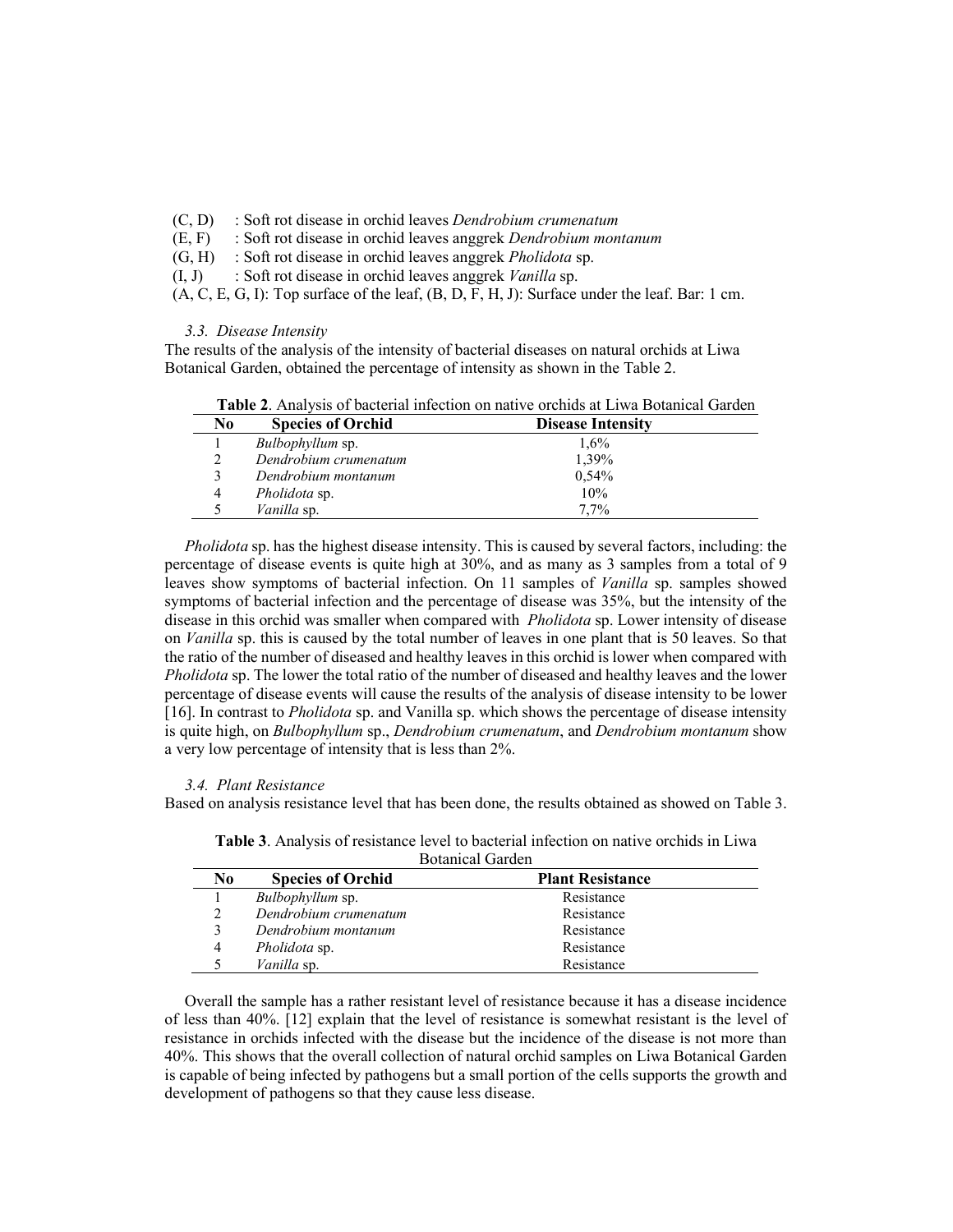# **Acknowledgments**

Authors wishing to acknowledge from Liwa Botanical Garden who facilitated the research. This activity is a continuation of the collaboration program with Universitas Lampung

#### **References**

- [1] Adi MC, Yulika R, Nugraha I and Virditha UA 2019 *Buku Saku Kebun Raya Liwa* (Badan Penelitian dan Pengembangan Kabupaten Lampung Barat/UPTD Pengelola Kebun Raya Liwa) pp 1-41
- [2] Djatnika I, Hanudin W, Nuryani dan Silvia E 2011 *Kemangkusan Formula Jenis Bakteri Antagonis terhadap Intensitas Serangan Penyakit Busuk Lunak (Pectobacterium carotovorum pv. Carotovorum) pada Anggrek Phalaenopsis* (Laporan Hasil Penelitian Badai Penelitian Tanaman Hias Tahun Anggaran 2010)
- [3] Hanudin and Rahardjo IB 2012 *Prosiding Seminar Nasional Anggrek* (Balai Penelitian Tanaman Hias/Indonesia)
- [4] Huang TC 2008 *The Occurrence and Control of Fungi andd Bacterial Orchid Disease* (Taichung Branch Office/ Bureau of Animal and Plant Health Inspection and Quarantine)
- [5] Joko T, Kiswanti D, Subandiyah S and Hanudin 2011 *Proc. Internasional Seminar on Natural Resources, Climate Change, and Food Security in Developing Countries* (Surabaya/ Indonesia) pp: 255–265
- [6] Kumalawati AD, Abdullah S, Daryono BS and Mahfut 2011 *Proc. International Conference on Biological Science* (Yogyakarta/Indonesia) pp 54
- [7] Mahfut and Daryono BS 2014 Deteksi Odontoglossum ringspot virus (ORSV) Terhadap Anggrek Alam di Hutan Wonosadi, Gunung Kidul *Biogenesis* **2** 101-108
- [8] Mahfut, Joko T and Daryono BS 2016<sup>a</sup> Molecular Characterization Molecular of Odontoglossum ringspot virus (ORSV) in Jawa and Bali, Indonesia *Asian Journal of Plant Pathology* **10** 9-14
- [9] Mahfut, Daryono BS, Joko T and Somowiyarjo S  $2016<sup>b</sup>$  Survei Odontoglossum ringspot virus (ORSV) yang Menginfeksi Anggrek Alam Tropis di Indonesia *Jurnal Perlindungan Tanaman Indonesia* **20** 1-6
- [10] Mahfut, Daryono BS and Somowiyarjo S 2017a Deteksi Odontoglossum ringspot virus (ORSV) yang Menginfeksi Anggrek Asli Koleksi Kebun Raya di Indonesia *Jurnal Fitopatologi Indonesia* **13** 1-8
- [11] Mahfut, Daryono BS and Somowiyarjo S 2017b *Prosiding Seminar Nasional Pengendalian Penyakit Pada Tanaman Pertanian Ramah Lingkungan II Perhimpunan Fitopatologi Indonesia Komisariat Daerah Yogyakarta, Solo, dan Semarang* (Yogyakarta/Indonesia) pp 354-360
- [12] Mahfut, Daryono BS Indrianto A and Somowiyarjo S 2019a *Proc. International Conference on Science and Technology* (Makassar/Indonesia) pp 1-8
- [13] Mahfut, Wahyuningsih S and Handayani TT 2019b *Konservasi Anggrek Alam di Kebun Raya Liwa*. (Universitas Lampung/Indonesia) pp 1-15
- [14] Mahfut 2020 *Prosiding Seminar Nasional Biodiversitas Indonesia* (UIN Alauddin Makassar/Indonesia). pp 1-6
- [15] Mahfut, Indrianto A, Somowiyarjo S and Daryno BS 2020 Molecular phylogeny of orchids mycorrhiza isolated from native tropical orchids in Indonesia *Malaysian Journal of Microbiology* **16** 68-72
- [16] Rahardjo IB and Suhardi 2008 Insidensi dan Intensitas Serangan Penyakit Karat Putih pada Beberapa Klon Krisan *Jurnal Holtikultura* **18** 312- 318